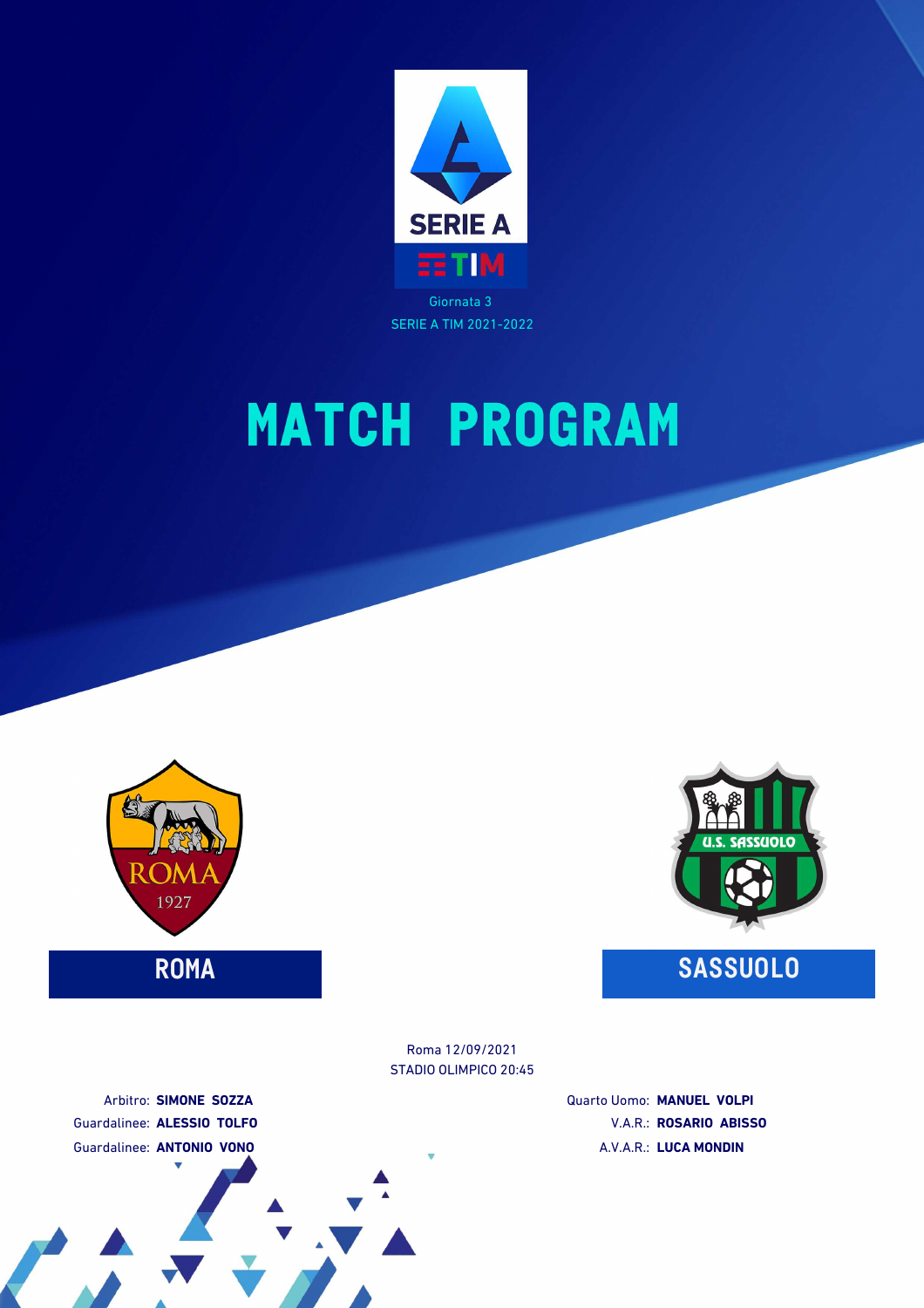

Roma 12/09/2021 STADIO OLIMPICO - 20:45



## **RISULTATI STAGIONALI**

| <b>TOTALI</b>         | <b>PTG</b>              | G              | v              | N            | D            | <b>GF</b> | GS             | DIFF.RETI               |
|-----------------------|-------------------------|----------------|----------------|--------------|--------------|-----------|----------------|-------------------------|
| <b>ROMA</b>           | $\boldsymbol{6}$        | $\overline{2}$ | $\overline{2}$ | $\mathbf 0$  | $\mathbf{0}$ | 7         |                | $+6$                    |
| <b>SASSUOLO</b>       | 4                       | $\overline{2}$ |                |              | $\bf{0}$     | 3         | $\overline{2}$ | $+1$                    |
| <b>CASA/TRASFERTA</b> | <b>PTG</b>              | G              | v              | N            | D            | <b>GF</b> | GS             | <b>MEDIA GOAL</b>       |
| <b>ROMA</b>           | $\overline{\mathbf{3}}$ | я              | п              | $\mathbf{0}$ | $\mathbf{0}$ | 3         | 1              | 3                       |
| <b>SASSUOLO</b>       | $\overline{3}$          |                |                | $\mathbf{0}$ | $\bf{0}$     | 3         | $\overline{2}$ | $\overline{\mathbf{3}}$ |

### **ULTIMI PRECEDENTI**

| 2020-21 29^ G | <b>SASSUOLO</b>                                                                           | <b>ROMA</b>                                  |         |
|---------------|-------------------------------------------------------------------------------------------|----------------------------------------------|---------|
| 03/04/2021    | 12'(2°T) H. TRAORE, 40'(2°T) G. RASPADORI                                                 | 26'(1°T) L. PELLEGRINI, 24'(2°T) BRUNO PERES | $2 - 2$ |
| 2020-21 10^ G | <b>ROMA</b>                                                                               | <b>SASSUOLO</b>                              |         |
| 06/12/2020    |                                                                                           |                                              | $0 - 0$ |
| 2019-20 22^ G | <b>SASSUOLO</b>                                                                           | <b>ROMA</b>                                  |         |
| 01/02/2020    | 7'(1°T) F. CAPUTO, 16'(1°T) F. CAPUTO, 26'(1°T) F. DJURICIC,<br>29'(2°T) J. BOGA          | 10'(2°T) E. DZEKO, 28'(2°T) J. VERETOUT      | $4 - 2$ |
| 2019-20 3^ G  | <b>ROMA</b>                                                                               | <b>SASSUOLO</b>                              |         |
| 15/09/2019    | 12'(1°T) B. CRISTANTE, 19'(1°T) E. DZEKO, 22'(1°T) H.<br>MKHITARYAN, 33'(1°T) J. KLUIVERT | 8'(2°T) D. BERARDI, 27'(2°T) D. BERARDI      | $4 - 2$ |
| 2018-19 37^ G | <b>SASSUOLO</b>                                                                           | <b>ROMA</b>                                  |         |
| 18/05/2019    |                                                                                           |                                              | $0 - 0$ |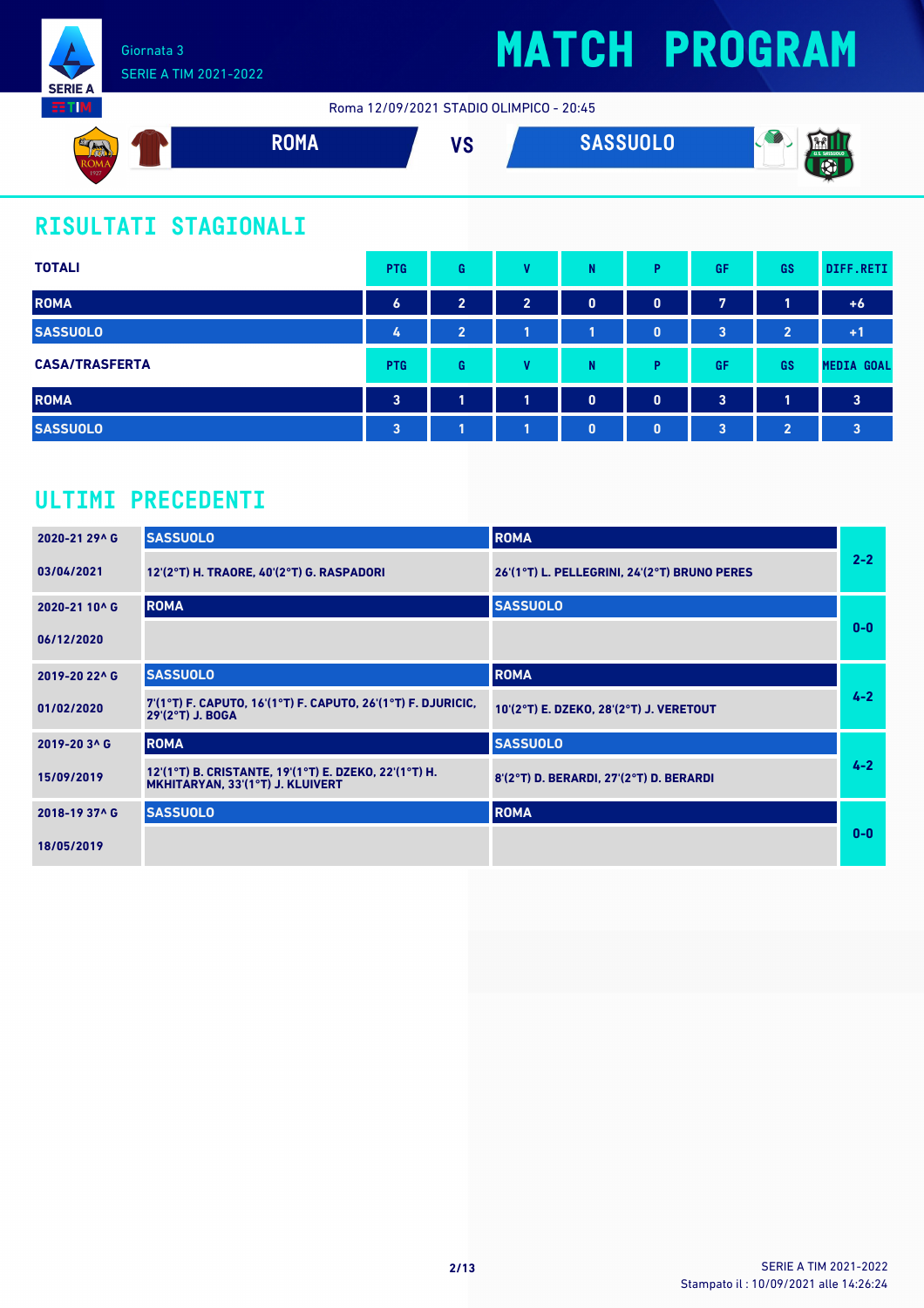

Roma 12/09/2021 STADIO OLIMPICO - 20:45



### **ROSA DELLE SQUADRE**

| <b>ROMA</b> |                              | PRES. A               | GOL A          | GOL 2021-22    | PRES. 2021-22  | MIN. 2021-22   |
|-------------|------------------------------|-----------------------|----------------|----------------|----------------|----------------|
|             | <b>PORTIERI</b>              |                       |                |                |                |                |
|             | 1 RUI PATRICIO               | $\overline{2}$        | $\mathbf{1}$   | $\mathbf{1}$   | $\overline{2}$ | 191            |
|             | 63 PIETRO BOER               | $\mathbf{0}$          | $\mathbf{0}$   | $\overline{0}$ | $\overline{0}$ | $\pmb{0}$      |
|             | <b>87 DANIEL FUZATO</b>      | 6                     | 8              | 0              | $\mathbf{0}$   | $\mathbf 0$    |
|             | <b>DIFENSORI</b>             |                       |                |                |                |                |
|             | 2 RICK KARSDORP              | 48                    | $\mathbf{1}$   | $\mathbf{0}$   | $\overline{2}$ | 191            |
|             | 3 ROGER IBANEZ               | 42                    | $\bf{0}$       | 0              | $\overline{2}$ | 191            |
|             | 5 MATIAS VINA                | $\overline{2}$        | $\mathbf{0}$   | 0              | $\overline{2}$ | 180            |
|             | <b>6 CHRIS SMALLING</b>      | 46                    | 3              | $\overline{0}$ | $\mathbf{0}$   | $\mathbf{0}$   |
|             | <b>13 RICCARDO CALAFIORI</b> | 5                     | $\mathbf 0$    | 0              | $\mathbf{1}$   | 11             |
| 18          | <b>DAVIDE SANTON</b>         | 143                   | $\mathbf{0}$   | $\mathbf{0}$   | $\mathbf{0}$   | $\mathbf{0}$   |
| 19          | <b>BRYAN REYNOLDS</b>        | 5                     | $\mathbf{0}$   | $\pmb{0}$      | $\mathbf{0}$   | $\pmb{0}$      |
| 20          | <b>FEDERICO FAZIO</b>        | 127                   | 11             | $\pmb{0}$      | $\pmb{0}$      | $\pmb{0}$      |
|             | 23 GIANLUCA MANCINI          | 108                   | 11             | $\pmb{0}$      | $\overline{2}$ | 191            |
|             | 24 MARASH KUMBULLA           | 46                    | $\overline{2}$ | $\mathbf 0$    | 0              | $\pmb{0}$      |
|             | 37 LEONARDO SPINAZZOLA       | 111                   | 3              | 0              | $\pmb{0}$      | $\mathbf 0$    |
|             | <b>CENTROCAMPISTI</b>        |                       |                |                |                |                |
|             | <b>4 BRYAN CRISTANTE</b>     | 168                   | 19             | $\mathbf 0$    | $\overline{2}$ | 191            |
|             | 7 LORENZO PELLEGRINI         | 164                   | 24             | $\overline{2}$ | $\overline{2}$ | 181            |
|             | 8 GONZALO VILLAR             | 42                    | $\pmb{0}$      | $\pmb{0}$      | $\mathbf{0}$   | $\mathbf 0$    |
|             | <b>15 STEVEN NZONZI</b>      | 30                    | $\mathbf{1}$   | $\overline{0}$ | $\mathbf{0}$   | $\mathbf{0}$   |
| 17          | <b>JORDAN VERETOUT</b>       | 133                   | 32             | 3              | $\overline{2}$ | 174            |
|             | 22 NICOLO' ZANIOLO           | 54                    | 10             | $\overline{0}$ | $\mathbf{1}$   | 55             |
|             | <b>42 AMADOU DIAWARA</b>     | 124                   | 3              | 0              | $\mathbf{1}$   | 10             |
|             | <b>52 EDOARDO BOVE</b>       | $\overline{2}$        | $\pmb{0}$      | $\pmb{0}$      | $\mathbf{1}$   | $7\phantom{.}$ |
|             | <b>55 EBRIMA DARBOE</b>      | 5                     | $\mathbf{0}$   | $\mathbf{0}$   | $\mathbf{0}$   | $\mathbf 0$    |
|             | <b>59 NICOLA ZALEWSKI</b>    | $\overline{1}$        | $\bf{0}$       | $\mathbf{0}$   | $\overline{0}$ | $\pmb{0}$      |
|             | 65 FILIPPO TRIPI             | $\mathbf{0}$          | $\mathbf{0}$   | $\bf{0}$       | $\pmb{0}$      | $\pmb{0}$      |
|             | 77 HENRIKH MKHITARYAN        | 58                    | 23             | 1              | $\overline{2}$ | 158            |
|             | <b>ATTACCANTI</b>            |                       |                |                |                |                |
|             | 9 TAMMY ABRAHAM              | $\overline{2}$        | $\mathbf{1}$   | $\mathbf{1}$   | $\overline{2}$ | 155            |
|             | 11 CARLES PEREZ              | 37                    | 3              | $\mathbf 0$    | $\overline{2}$ | 88             |
|             | <b>14 ELDOR SHOMURODOV</b>   | 33                    | 8              | $\mathbf 0$    | $\overline{2}$ | 41             |
|             | 21 BORJA MAYORAL             | 32                    | 10             | $\mathbf{0}$   | $\mathbf{1}$   | 11             |
|             | 92 STEPHAN EL SHAARAWY       | 207                   | 56             | 0              | $\overline{2}$ | 33             |
|             | <b>STAFF TECNICO</b>         |                       |                |                |                |                |
|             | <b>Allenatore</b>            | <b>JOSE' MOURINHO</b> |                |                |                |                |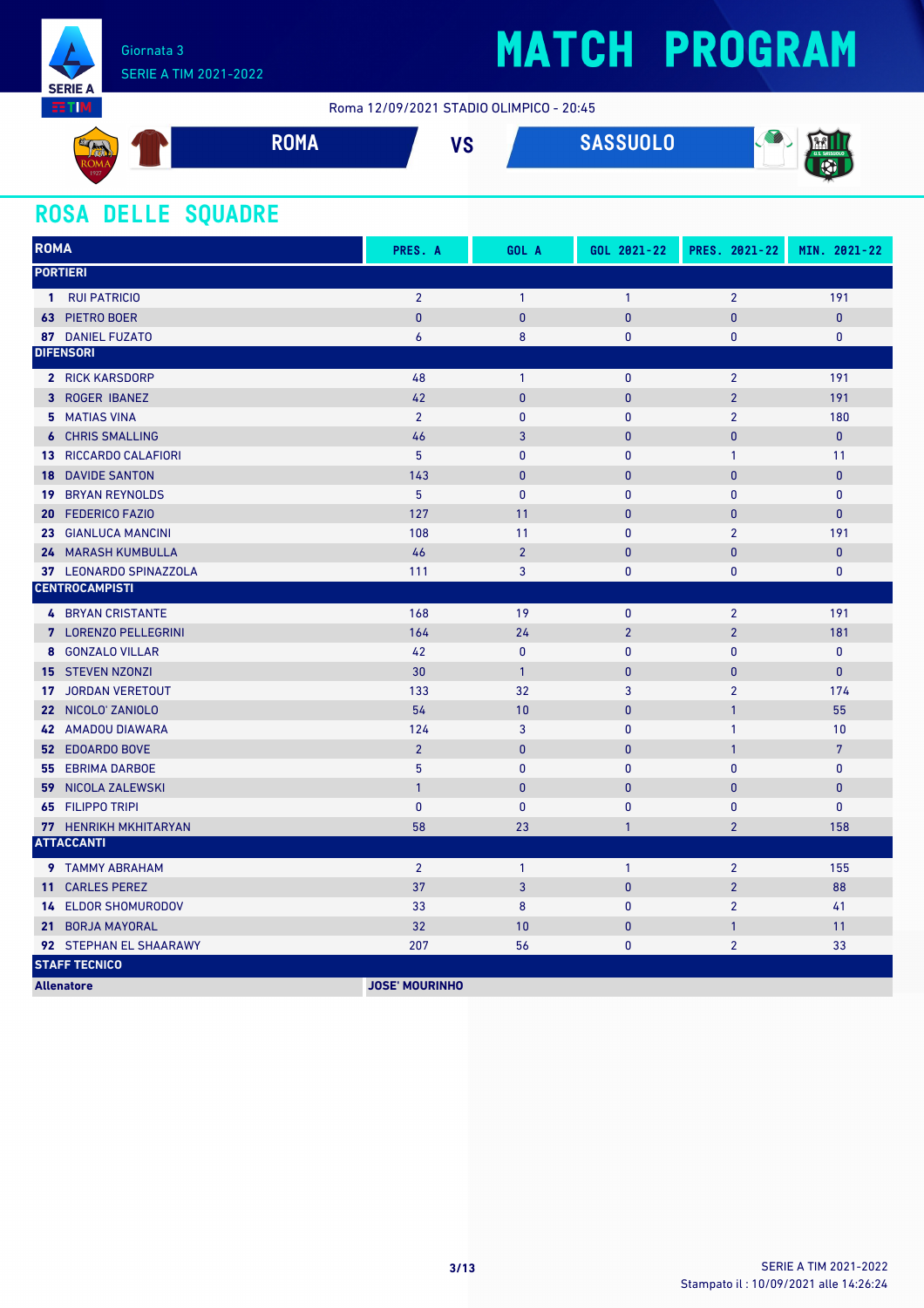

### Giornata 3 SERIE A TIM 2021-2022

# **MATCH PROGRAM**

#### Roma 12/09/2021 STADIO OLIMPICO - 20:45

| <b>All Carl Development</b><br>KUM/F | <b>ROMA</b> | VC<br>ט ו | SASSUOLO | U.S. SASSUOLO |
|--------------------------------------|-------------|-----------|----------|---------------|
| 1927                                 |             |           |          |               |

| <b>SASSUOLO</b>                       | PRES. A                | GOL A           | GOL 2021-22    | PRES. 2021-22  | MIN. 2021-22     |
|---------------------------------------|------------------------|-----------------|----------------|----------------|------------------|
| <b>PORTIERI</b>                       |                        |                 |                |                |                  |
| 24 GIACOMO SATALINO                   | $\mathbf{0}$           | $\mathbf{0}$    | $\mathbf{0}$   | $\mathbf{0}$   | $\mathbf{0}$     |
| 47 ANDREA CONSIGLI                    | 405                    | 569             | $\overline{2}$ | $\overline{2}$ | 195              |
| <b>56 GIANLUCA PEGOLO</b>             | 110                    | 165             | 0              | 0              | 0                |
| <b>DIFENSORI</b>                      |                        |                 |                |                |                  |
| 3 EDOARDO GOLDANIGA                   | 125                    | $7\overline{ }$ | $\mathbf{0}$   | $\mathbf{0}$   | $\mathbf{0}$     |
| 5 KAAN AYHAN                          | 20                     | $\bf{0}$        | $\mathbf{0}$   | $\mathbf{1}$   | $\boldsymbol{6}$ |
| <b>ROGERIO</b><br>$\boldsymbol{6}$    | 91                     | $\overline{2}$  | $\mathbf{0}$   | $\overline{2}$ | 195              |
| 13 FEDERICO PELUSO                    | 272                    | 8               | $\mathbf{0}$   | $\mathbf{0}$   | $\mathbf{0}$     |
| <b>MERT MULDUR</b><br>17 <sup>7</sup> | 52                     | $\overline{2}$  | $\mathbf{0}$   | $\mathbf{0}$   | $\mathbf{0}$     |
| <b>FILIPPO ROMAGNA</b><br>19          | 59                     | $\bf{0}$        | $\bf{0}$       | $\mathbf{0}$   | $\mathbf{0}$     |
| 21 VLAD CHIRICHES                     | 67                     | 5               | $\mathbf{0}$   | $\overline{2}$ | 189              |
| 22 JEREMY TOLJAN                      | 57                     | $\mathbf{1}$    | $\mathbf{0}$   | $\overline{2}$ | 195              |
| <b>GIAN MARCO FERRARI</b><br>31       | 157                    | 9               | $\mathbf{0}$   | $\overline{2}$ | 195              |
| 44 RYAN FLAMINGO                      | $\mathbf{0}$           | $\mathbf{0}$    | 0              | 0              | $\pmb{0}$        |
| 70 YEFERSON PAZ                       | $\mathbf{0}$           | $\mathbf{0}$    | 0              | 0              | $\mathbf{0}$     |
| <b>77 GEORGIOS KYRIAKOPOULOS</b>      | 49                     | $\mathbf{1}$    | $\mathbf{0}$   | 0              | $\mathbf{0}$     |
| <b>CENTROCAMPISTI</b>                 |                        |                 |                |                |                  |
| 4 FRANCESCO MAGNANELLI                | 198                    | 3               | $\pmb{0}$      | $\overline{2}$ | 20               |
| 8 MAXIME LOPEZ                        | 31                     | $\overline{2}$  | $\bf{0}$       | $\overline{2}$ | 195              |
| 10 FILIP DJURICIC                     | 121                    | 13              | $\mathbf{1}$   | $\overline{2}$ | 183              |
| 14 PEDRO OBIANG                       | 157                    | 5 <sup>5</sup>  | $\mathbf{0}$   | $\mathbf{0}$   | $\mathbf{0}$     |
| <b>DAVIDE FRATTESI</b><br>16          | $\overline{2}$         | $\mathbf{0}$    | $\bf{0}$       | $\overline{2}$ | 175              |
| <b>20 ABDOU HARROUI</b>               | $\mathbf{0}$           | $\mathbf{0}$    | $\mathbf{0}$   | $\mathbf{0}$   | $\mathbf{0}$     |
| 23 HAMED JUNIOR TRAORE                | 100                    | 12              | $\mathbf{1}$   | $\overline{2}$ | 37               |
| 97 MATHEUS HENRIQUE                   | $\mathbf{0}$           | $\mathbf{0}$    | $\mathbf{0}$   | $\mathbf{0}$   | $\pmb{0}$        |
| <b>ATTACCANTI</b>                     |                        |                 |                |                |                  |
| 7 JEREMIE BOGA                        | 88                     | 18              | $\mathbf{0}$   | $\overline{2}$ | 187              |
| <b>18 GIACOMO RASPADORI</b>           | 41                     | 9               | $\mathbf{1}$   | $\overline{2}$ | 150              |
| 25 DOMENICO BERARDI                   | 238                    | 86              | $\mathbf{0}$   | 0              | $\mathbf{0}$     |
| 91 GIANLUCA SCAMACCA                  | 31                     | 8               | $\bf{0}$       | $\overline{2}$ | 22               |
| 92 GREGOIRE DEFREL                    | 195                    | 46              | 0              | $\overline{2}$ | 38               |
| <b>STAFF TECNICO</b>                  |                        |                 |                |                |                  |
| <b>Allenatore</b>                     | <b>ALESSIO DIONISI</b> |                 |                |                |                  |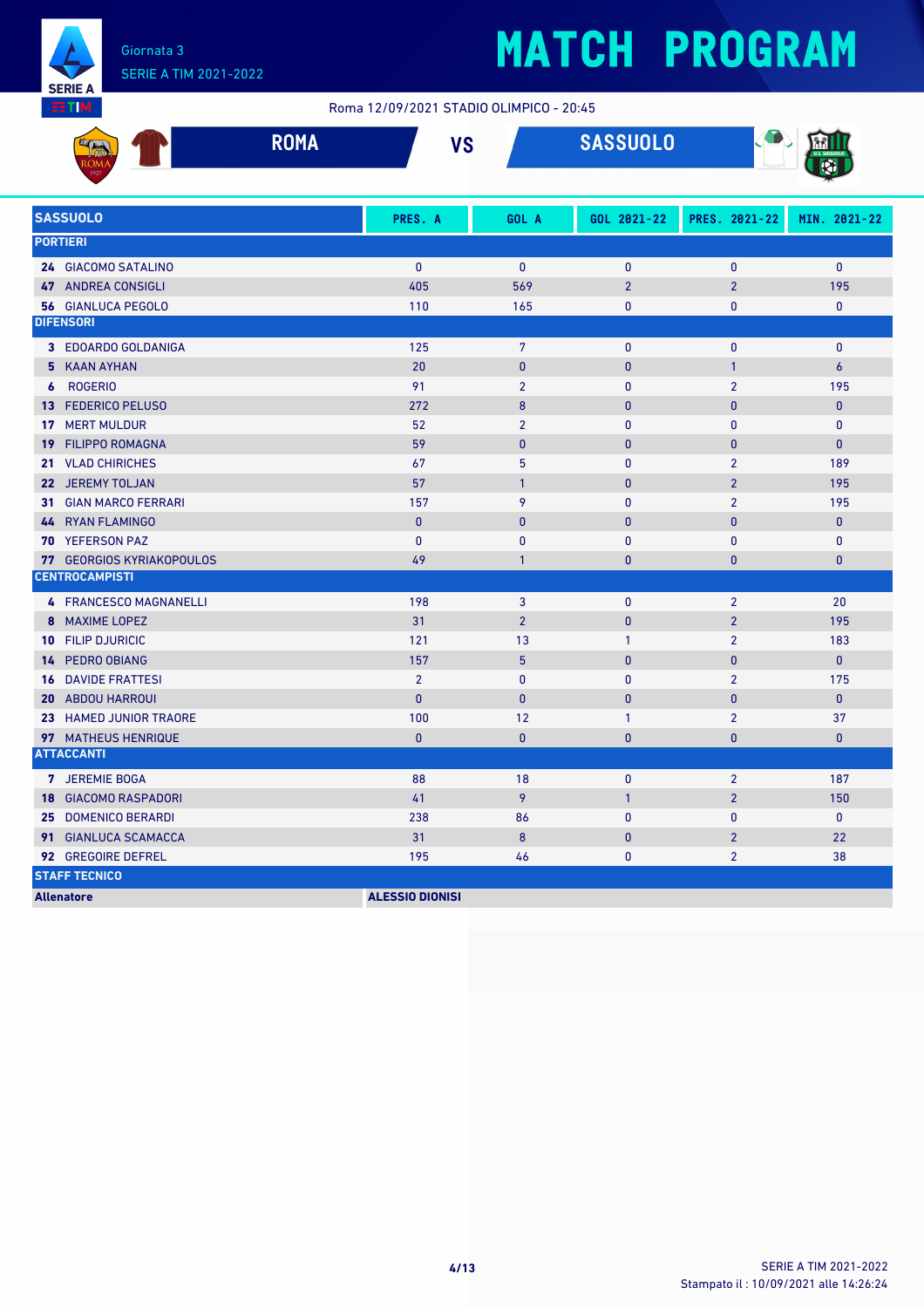

Roma 12/09/2021 STADIO OLIMPICO - 20:45



### **RENDIMENTO RECENTE**

**SASSUOLO**

| <b>ROMA</b>        |                                                                              |                                                                                            |         |
|--------------------|------------------------------------------------------------------------------|--------------------------------------------------------------------------------------------|---------|
| <b>2^ GIORNATA</b> | <b>SALERNITANA</b>                                                           | <b>ROMA</b>                                                                                |         |
| 29/08/2021         |                                                                              | 3'(2°T) L. PELLEGRINI, 7'(2°T) J. VERETOUT, 24'(2°T) T.<br>ABRAHAM, 34'(2°T) L. PELLEGRINI | $0 - 4$ |
| <b>1^ GIORNATA</b> | <b>ROMA</b>                                                                  | <b>FIORENTINA</b>                                                                          |         |
| 22/08/2021         | 26'(1°T) H. MKHITARYAN, 19'(2°T) J. VERETOUT, 34'(2°T) J.<br><b>VERETOUT</b> | 15'(2°T) N. MILENKOVIC                                                                     | $3 - 1$ |

| .                  |                                            |                                                                          |         |
|--------------------|--------------------------------------------|--------------------------------------------------------------------------|---------|
| <b>2^ GIORNATA</b> | <b>SASSUOLO</b>                            | <b>SAMPDORIA</b>                                                         | $0 - 0$ |
| 29/08/2021         |                                            |                                                                          |         |
| <b>1^ GIORNATA</b> | <b>HELLAS VERONA</b>                       | <b>ISASSUOLO</b>                                                         |         |
| 21/08/2021         | 26'(2°T) M. ZACCAGNI, 45'(2°T) M. ZACCAGNI | 32'(1°T) G. RASPADORI, 6'(2°T) F. DJURICIC, 32'(2°T) H.<br><b>TRAORE</b> | $2 - 3$ |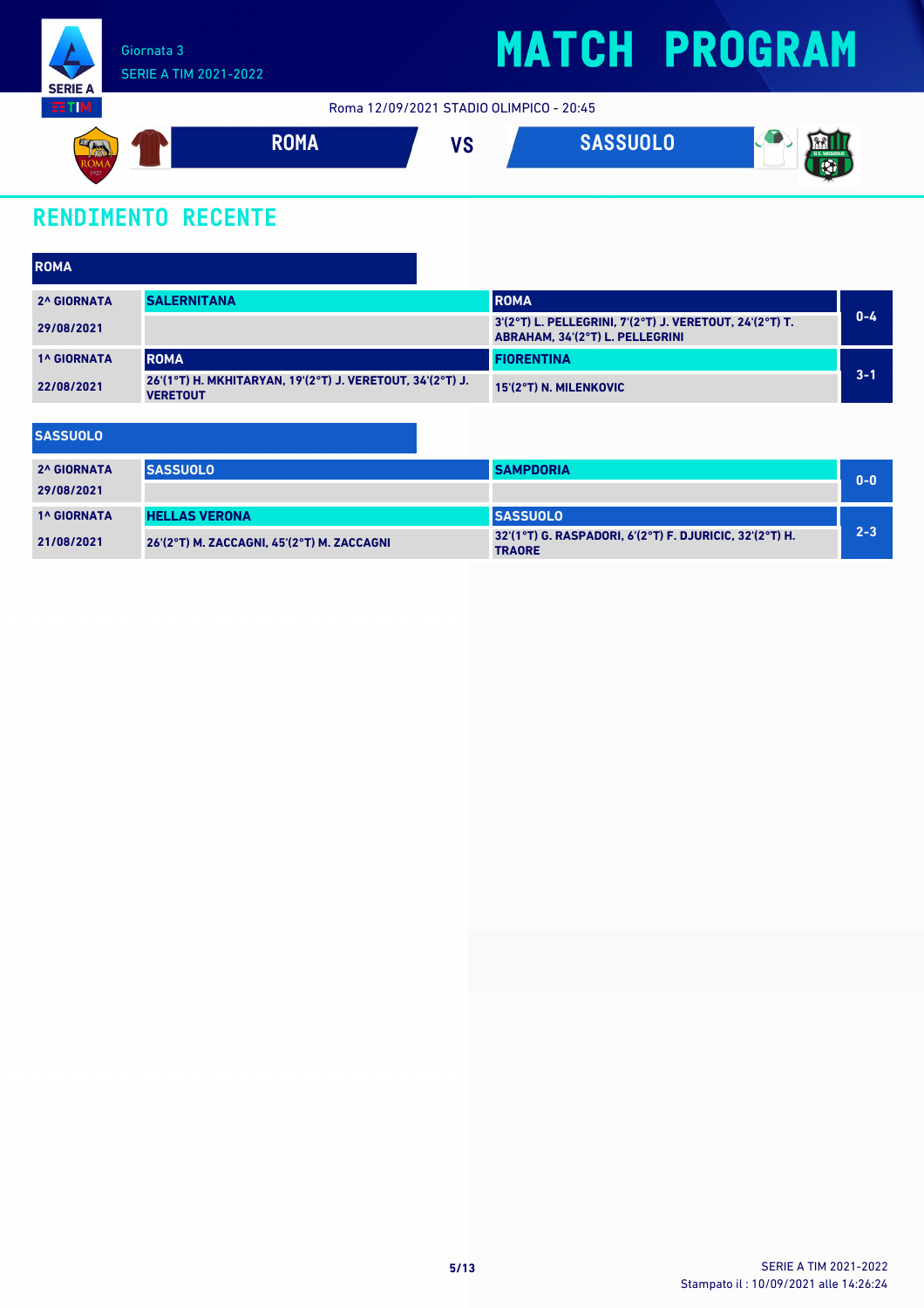

**SERIE** 

## **MATCH PROGRAM**

Roma 12/09/2021 STADIO OLIMPICO - 20:45

| <b>Dans</b><br><b>All Cardian</b><br>JIVA A | <b>DAMA</b><br><b>KUMA</b> | VÕ<br>V J | <b>SASSUOLO</b> | 4.997<br>$-$ |
|---------------------------------------------|----------------------------|-----------|-----------------|--------------|
| 1927                                        |                            |           |                 |              |

| CONFRONTO SQUADRE [Valori medi] | <b>ROMA</b>             | <b>SASSUOLO</b> |
|---------------------------------|-------------------------|-----------------|
| <b>Goal Fatti</b>               | 3.5                     | 1.5             |
| <b>Goal Subiti</b>              | 0.5                     | 1               |
| Tiri totali                     | 16                      | 17              |
| Tiri in porta                   | $\bf8$                  | $7\overline{ }$ |
| Assist                          | 3.5                     | 1.5             |
| Azioni di attacco               | 46.5                    | 37              |
| Passaggi riusciti               | 468                     | 476             |
| Passaggi riusciti %             | 87%                     | 86%             |
| <b>Falli Fatti</b>              | $11.5$                  | 10.5            |
| <b>Dribbling</b>                | 8.5                     | 13              |
| <b>Baricentro</b>               | 55.02m                  | 48.76m          |
| Passaggi Chiave                 | $5\phantom{.0}$         | $\mathbf{0}$    |
| Fuorigioco                      | $\overline{\mathbf{4}}$ | 0.5             |
| Corner                          | $\overline{7}$          | $\overline{6}$  |
| <b>Cross Riusciti</b>           | 5.5                     | $\mathbf{1}$    |
| Poss. propria meta              | 07'03                   | 09'36           |
| Poss. meta avvers               | 06'59                   | 05'43           |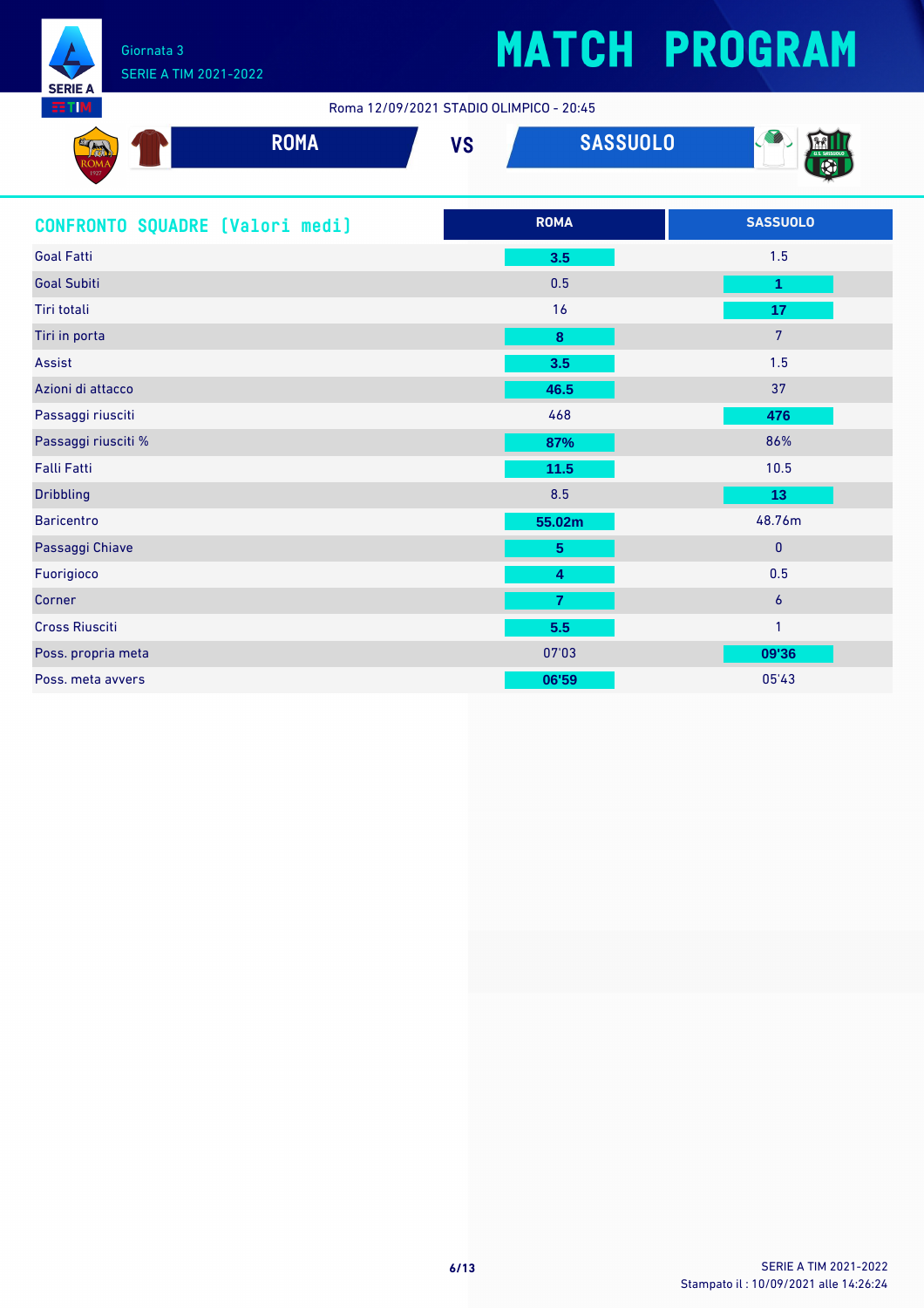

Giornata 3 SERIE A TIM 2021-2022

Roma 12/09/2021 STADIO OLIMPICO - 20:45

$$
V_S
$$
 
$$
SASSUOLO
$$

### **RENDIMENTO ATLETICO \***

| <b>ROMA</b>             | Pres. (Min.) | Media (km) | <b>Media</b><br><b>Sprint (Km)</b> | <b>SASSUOLO</b>        | Pres. (Min.) | Media (km) | <b>Media</b><br>Sprint (Km) |
|-------------------------|--------------|------------|------------------------------------|------------------------|--------------|------------|-----------------------------|
| <b>4 B. CRISTANTE</b>   | 2(191)       | 11.416     | 0.543                              | 8 M. LOPEZ             | 2(195)       | 10.421     | 0.569                       |
| <b>7</b> L. PELLEGRINI  | 2(181)       | 10.304     | 0.976                              | 10 F. DJURICIC         | 2(183)       | 10.243     | 0.896                       |
| 3 R. IBANEZ             | 2(191)       | 10.108     | 0.638                              | 22 J. TOLJAN           | 2(195)       | 9.844      | 1.137                       |
| 23 G. MANCINI           | 2(191)       | 9.956      | 0.528                              | <b>6 ROGERIO</b>       | 2(195)       | 9.765      | 0.818                       |
| 2 R. KARSDORP           | 2(191)       | 9.855      | 0.737                              | <b>16 D. FRATTESI</b>  | 2(175)       | 9.526      | 0.744                       |
| 17 J. VERETOUT          | 2(174)       | 9.753      | 0.744                              | 31 G. FERRARI          | 2(195)       | 9.313      | 0.405                       |
| 5 M. VINA               | 2(180)       | 9.557      | 0.927                              | <b>21 V. CHIRICHES</b> | 2(189)       | 9.247      | 0.702                       |
| <b>77 H. MKHITARYAN</b> | 2(158)       | 9.126      | 0.847                              | <b>7 J. BOGA</b>       | 2(187)       | 9.107      | 0.649                       |
| 9 T. ABRAHAM            | 2(155)       | 7.822      | 0.651                              | <b>18 G. RASPADORI</b> | 2(150)       | 8.737      | 0.801                       |
| <b>11 C. PEREZ</b>      | 2(88')       | 7.316      | 0.832                              | 92 G. DEFREL           | 2(38')       | 2.029      | 0.183                       |
| <b>22 N. ZANIOLO</b>    | 1(55')       | 5.853      | 0.568                              | 23 H. TRAORE           | 2(37)        | 1.912      | 0.098                       |
| <b>14 E. SHOMURODOV</b> | 2(41)        | 2.522      | 0.281                              | 91 G. SCAMACCA         | 2(22')       | 1.607      | 0.065                       |
| <b>92 EL SHAARAWY</b>   | 2(33')       | 2.241      | 0.304                              | <b>4 F. MAGNANELLI</b> | 2(20')       | 0.677      | 0.074                       |
| 42 A. DIAWARA           | 1(10')       | 1.336      | 0.077                              |                        |              |            |                             |
| 13 R. CALAFIORI         | 1(11')       | 1.25       | 0.169                              |                        |              |            |                             |
| <b>52 E. BOVE</b>       | 1(7)         | 1.022      | 0.136                              |                        |              |            |                             |
| 21 B. MAYORAL           | 1(11')       | 0.988      | 0.1                                |                        |              |            |                             |

\* Le informazioni riportate sul Rendimento Atletico sono da intendersi riferite al periodo di permanenza nella squadra corrente.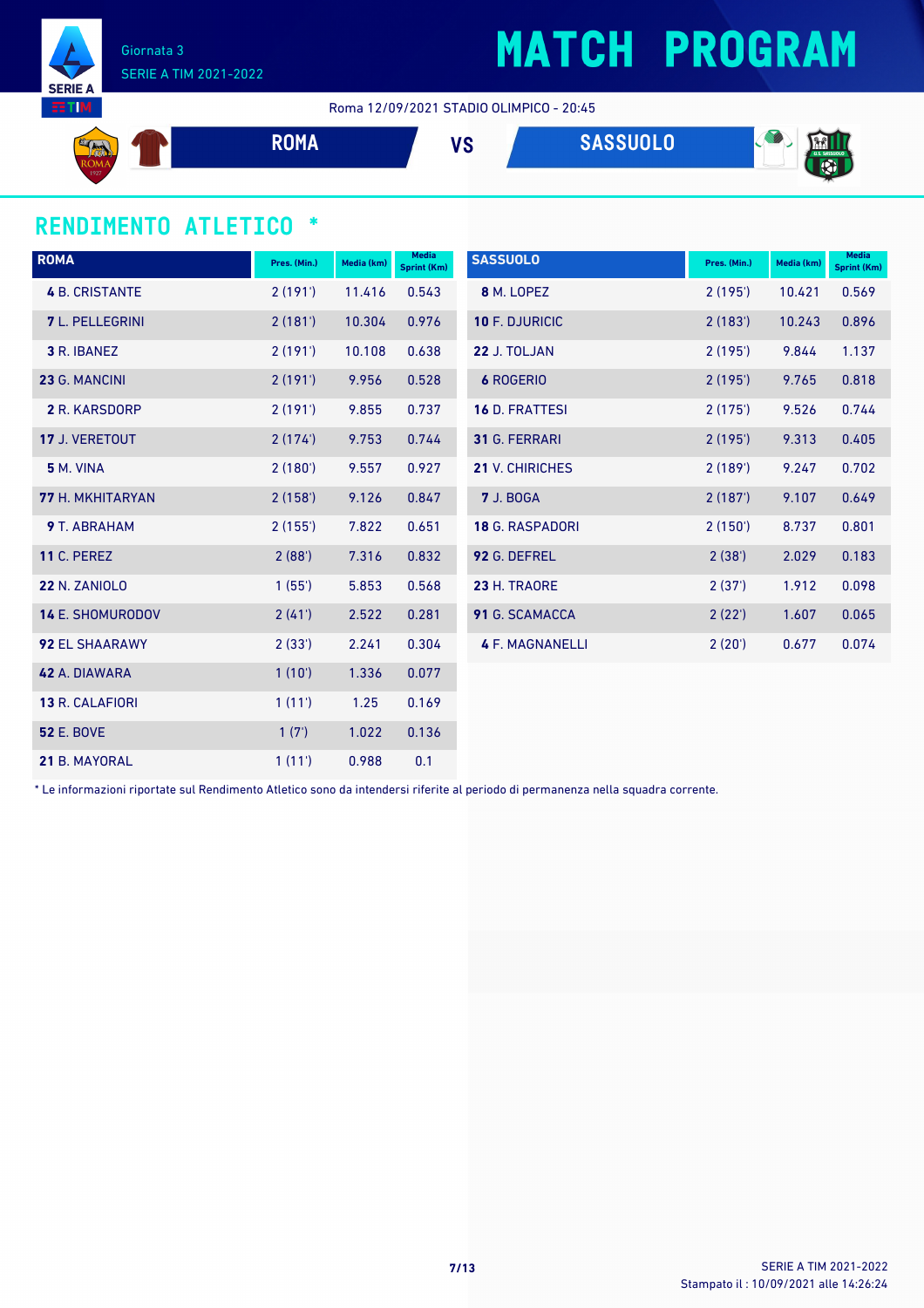Giornata 3 SERIE A TIM 2021-2022

**SERIE A** EETIM.

Roma 12/09/2021 STADIO OLIMPICO - 20:45



| NAPOLI VS         |           | <b>JUVENTUS</b>       | 11/09/2021 18:00 |
|-------------------|-----------|-----------------------|------------------|
| ATALANTA          | VS        | <b>FIORENTINA</b>     | 11/09/2021 20:45 |
| <b>SAMPDORIA</b>  | <b>VS</b> | <b>INTER</b>          | 12/09/2021 12:30 |
| CAGLIARI VS GENOA |           |                       | 12/09/2021 15:00 |
| <b>SPEZIA</b>     | <b>VS</b> | <b>UDINESE</b>        | 12/09/2021 15:00 |
|                   |           | TORINO VS SALERNITANA | 12/09/2021 15:00 |
| <b>MILAN</b>      |           | vs LAZIO              | 12/09/2021 18:00 |
|                   |           | ROMA vs SASSUOLO      | 12/09/2021 20:45 |
| <b>BOLOGNA</b>    | <b>VS</b> | <b>HELLAS VERONA</b>  | 13/09/2021 20:45 |

### **CLASSIFICA SERIE A TIM**

|                      | <b>PTG</b>       | G                       | V              | N            | P              | GF                      | GS              | DIFF.RETI |
|----------------------|------------------|-------------------------|----------------|--------------|----------------|-------------------------|-----------------|-----------|
| <b>LAZIO</b>         | 6                | $\overline{2}$          | $\overline{2}$ | 0            | 0              | 9                       | $\overline{2}$  | $+7$      |
| ROMA                 | $\boldsymbol{6}$ | $\overline{\mathbf{2}}$ | $\overline{2}$ | $\mathbf 0$  | $\mathbf 0$    | $\overline{7}$          | 1               | $+6$      |
| <b>INTER</b>         | 6                | $\overline{2}$          | $\overline{2}$ | 0            | 0              | 7                       | 1               | $+6$      |
| <b>MILAN</b>         | $\boldsymbol{6}$ | $\overline{2}$          | $\overline{2}$ | $\pmb{0}$    | $\pmb{0}$      | $\overline{5}$          | $\mathbf{1}$    | $+4$      |
| <b>NAPOLI</b>        | 6                | $\overline{2}$          | $\overline{2}$ | 0            | $\mathbf{0}$   | 4                       | $\mathbf{1}$    | $+3$      |
| <b>UDINESE</b>       | 4                | $\overline{2}$          | $\mathbf{1}$   | $\mathbf{1}$ | 0              | $\overline{5}$          | $\overline{2}$  | $+3$      |
| <b>BOLOGNA</b>       | 4                | $\overline{2}$          | $\mathbf{1}$   | $\mathbf{1}$ | 0              | 3                       | $\overline{2}$  | $+1$      |
| <b>SASSUOLO</b>      | 4                | $\overline{\mathbf{2}}$ | $\mathbf{1}$   | $\mathbf{1}$ | $\pmb{0}$      | $\overline{\mathbf{3}}$ | $\overline{2}$  | $+1$      |
| <b>ATALANTA</b>      | 4                | $\overline{2}$          | $\mathbf{1}$   | 1            | 0              | $\overline{2}$          | $\mathbf{1}$    | $+1$      |
| <b>FIORENTINA</b>    | 3                | $\overline{2}$          | $\mathbf{1}$   | $\pmb{0}$    | $\mathbf{1}$   | $\overline{3}$          | 4               | $-1$      |
| <b>EMPOLI</b>        | 3                | $\overline{2}$          | $\mathbf{1}$   | 0            | $\mathbf{1}$   | $\overline{2}$          | 3               | $-1$      |
| <b>JUVENTUS</b>      | $\mathbf{1}$     | $\overline{2}$          | $\pmb{0}$      | $\mathbf{1}$ | $\mathbf{1}$   | $\overline{2}$          | 3               | $-1$      |
| <b>SAMPDORIA</b>     | $\mathbf{1}$     | $\overline{2}$          | $\pmb{0}$      | 1            | $\mathbf{1}$   | $\pmb{0}$               | $\mathbf{1}$    | $-1$      |
| <b>CAGLIARI</b>      | $\mathbf{1}$     | $\overline{2}$          | $\pmb{0}$      | 1            | $\mathbf{1}$   | 3                       | 6               | $-3$      |
| <b>SPEZIA</b>        | $\mathbf{1}$     | $\overline{2}$          | $\pmb{0}$      | $\mathbf{1}$ | $\mathbf{1}$   | $\mathbf{3}$            | 8               | $-5$      |
| <b>TORINO</b>        | $\pmb{0}$        | $\overline{2}$          | $\pmb{0}$      | $\pmb{0}$    | $\overline{2}$ | $\overline{2}$          | 4               | $-2$      |
| <b>HELLAS VERONA</b> | $\pmb{0}$        | $\overline{2}$          | 0              | $\pmb{0}$    | $\overline{2}$ | $\mathbf{3}$            | 6               | $-3$      |
| <b>SALERNITANA</b>   | $\pmb{0}$        | $\overline{2}$          | $\mathbf{0}$   | $\pmb{0}$    | $\overline{2}$ | $\overline{2}$          | $\overline{7}$  | $-5$      |
| <b>GENOA</b>         | $\bf{0}$         | $\overline{2}$          | 0              | 0            | $\overline{2}$ | $\mathbf{1}$            | 6               | $-5$      |
| <b>VENEZIA</b>       | $\pmb{0}$        | $\overline{2}$          | $\pmb{0}$      | $\pmb{0}$    | $\overline{2}$ | $\pmb{0}$               | $5\phantom{.0}$ | $-5$      |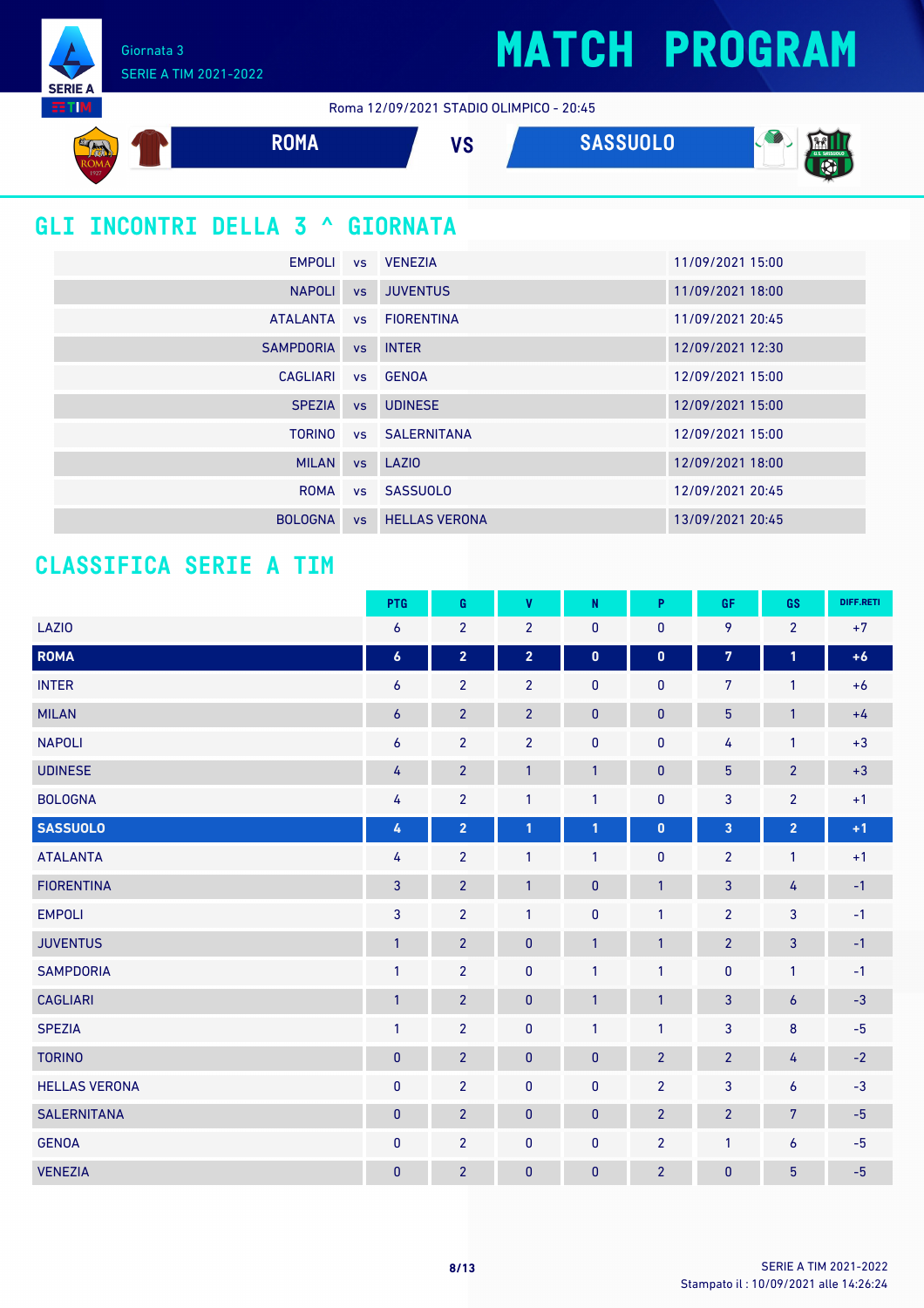





### **CLASSIFICA GIOCATORI**

|                | <b>RANKING MARCATORI</b> |            | Gol(Rigore) |
|----------------|--------------------------|------------|-------------|
| 1              | C. IMMOBILE              | LAZ        | 4(1)        |
| $\overline{2}$ | <b>J. VERETOUT</b>       | <b>ROM</b> | 3(0)        |
| 3              | <b>J. CORREA</b>         | <b>INT</b> | 2(0)        |
| 3              | L. DE SILVESTRI          | <b>BOL</b> | 2(0)        |
| 3              | <b>G. DEULOFEU</b>       | UDI        | 2(0)        |
| 3              | O. GIROUD                | <b>MIL</b> | 2(1)        |
| 3              | <b>JOAO PEDRO</b>        | CAG        | 2(1)        |
| 3              | <b>L. PELLEGRINI</b>     | <b>ROM</b> | 2(0)        |
| 3              | M. ZACCAGNI              | LAZ        | 2(1)        |
| 10             | <b>I. MARTINFZ</b>       | <b>INT</b> | 1(0)        |

### **CLASSIFICA SQUADRE**

|                | <b>RANKING SQUADRE</b> | <b>Gol - Media Gol</b> |                |
|----------------|------------------------|------------------------|----------------|
| 1              | LAZIO                  | 9                      | 4.5            |
| $\mathfrak{p}$ | <b>INTER</b>           | 7                      | 3.5            |
| $\overline{2}$ | <b>ROMA</b>            | 7                      | 3.5            |
| 4              | <b>MILAN</b>           | 5                      | 2.5            |
| 4              | <b>UDINESE</b>         | 5                      | 2.5            |
| 6              | <b>NAPOLI</b>          | 4                      | $\overline{2}$ |
| 7              | <b>BOLOGNA</b>         | 3                      | 1.5            |
| 7              | <b>CAGLIARI</b>        | 3                      | 1.5            |
| 7              | <b>FIORENTINA</b>      | 3                      | 1.5            |
| 7              | <b>HELLAS VERONA</b>   | 3                      | 1.5            |
| 7              | <b>SASSUOLO</b>        | 3                      | 1.5            |
| 7              | <b>SPEZIA</b>          | 3                      | 1.5            |
|                | 13 ATALANTA            | $\overline{2}$         | 1              |
|                | 13 EMPOLI              | $\overline{2}$         | $\mathbf{1}$   |
| 13             | <b>JUVENTUS</b>        | $\mathfrak{p}$         | 1              |
|                | <b>13 SALERNITANA</b>  | $\overline{2}$         | 1              |
|                | <b>13 TORINO</b>       | $\overline{2}$         | 1              |
|                | 18 GENOA               | 1                      | 0.5            |

|                         | <b>RANKING SQUADRE</b><br>Tot tiri-In porta-Fuori-Respinti |    |    |    |                |
|-------------------------|------------------------------------------------------------|----|----|----|----------------|
| $\mathbf{1}$            | <b>SASSUOLO</b>                                            | 34 | 14 | 15 | 5              |
| $\overline{\mathbf{2}}$ | <b>ROMA</b>                                                | 32 | 16 | 9  | 7              |
| 3                       | <b>INTER</b>                                               | 31 | 16 | 8  | 7              |
| 4                       | <b>JUVENTUS</b>                                            | 30 | 9  | 18 | 3              |
| 5                       | <b>UDINESE</b>                                             | 29 | 16 | 5  | 8              |
| 6                       | <b>ATALANTA</b>                                            | 27 | 5  | 10 | 12             |
| 6                       | <b>MILAN</b>                                               | 27 | 9  | 8  | 10             |
| 8                       | LAZIO                                                      | 26 | 15 | 5  | 6              |
| 9                       | <b>EMPOLI</b>                                              | 25 | 8  | 10 | 7              |
| 9                       | <b>NAPOLI</b>                                              | 25 | 12 | 7  | 6              |
| 9                       | <b>SAMPDORIA</b>                                           | 25 | 6  | 11 | 8              |
| 12                      | <b>TORINO</b>                                              | 23 | 9  | 7  | 7              |
| 13                      | <b>CAGLIARI</b>                                            | 22 | 12 | 8  | $\overline{2}$ |
| 14                      | <b>BOLOGNA</b>                                             | 21 | 8  | 5  | 8              |
| 14                      | <b>FIORENTINA</b>                                          | 21 | 15 | 4  | $\overline{2}$ |
| 16                      | <b>GENOA</b>                                               | 18 | 8  | 6  | 4              |
| 16                      | <b>SPEZIA</b>                                              | 18 | 8  | 6  | 4              |
| 18                      | <b>HELLAS VERONA</b>                                       | 16 | 5  | 9  | $\overline{2}$ |
| 18                      | <b>VENEZIA</b>                                             | 16 | 7  | 8  | 1              |
| 20                      | <b>SALERNITANA</b>                                         | 12 | 4  | 6  | $\overline{2}$ |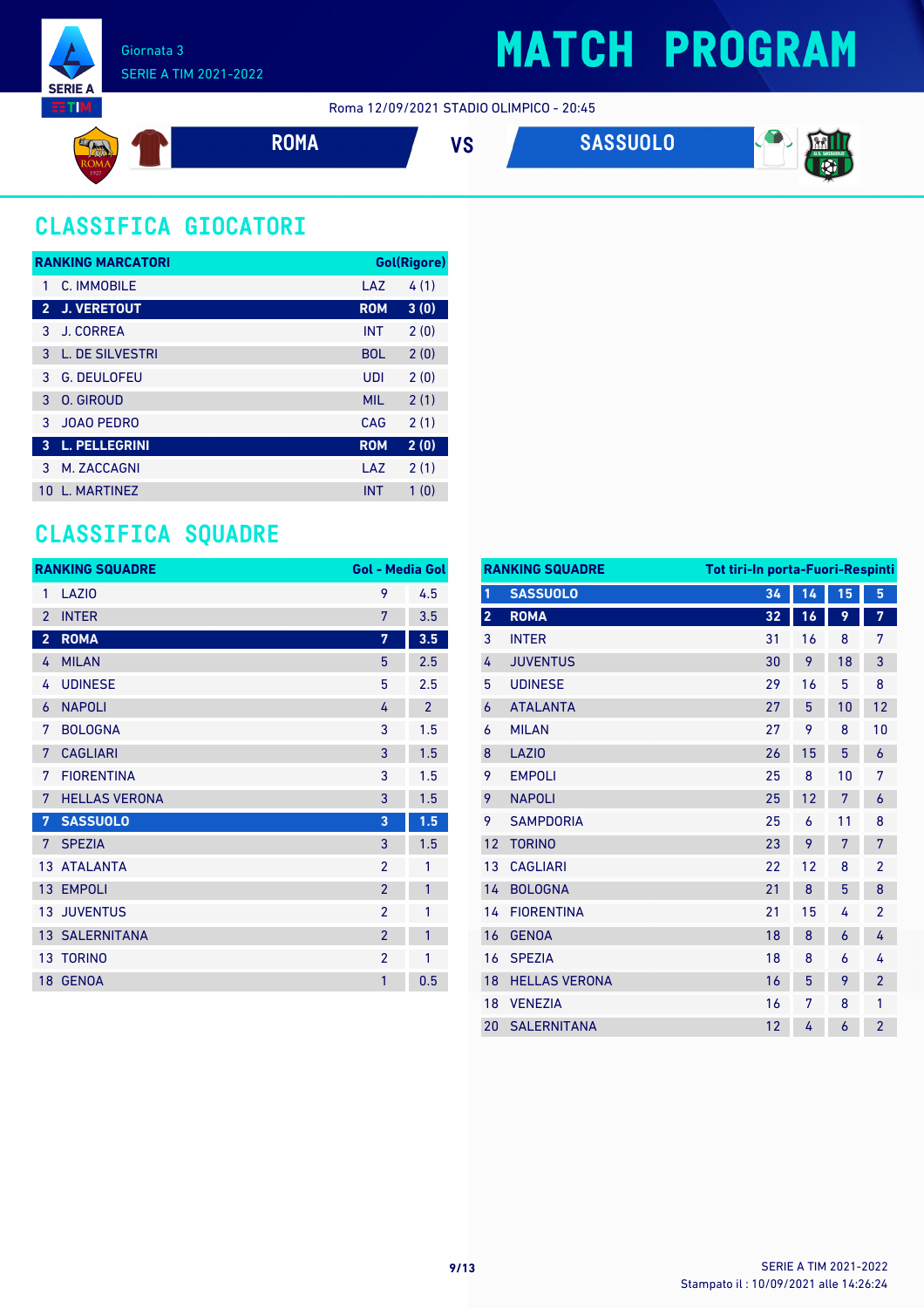

EETIM.

 $\mathfrak{a}_0$ 

# **MATCH PROGRAM**

Roma 12/09/2021 STADIO OLIMPICO - 20:45

|  | RТ<br>$\mathcal{L}(\mathcal{L})$ and $\mathcal{L}(\mathcal{L})$ and $\mathcal{L}(\mathcal{L})$ |
|--|------------------------------------------------------------------------------------------------|
|  |                                                                                                |

**ROMA VS SASSUOLO**



| <b>RANKING SQUADRE</b>  | <b>Assist</b>            | <b>Media</b><br>٠ |
|-------------------------|--------------------------|-------------------|
| 1 LAZIO                 | 8                        | 4.00              |
| 2 ROMA                  | 7                        | 3.50              |
| 3 INTER                 | 6                        | 3.00              |
| <b>4 BOLOGNA</b>        | 3                        | 1.50              |
| <b>4 FIORENTINA</b>     | 3                        | 1.50              |
| <b>4 SASSUOLO</b>       | 3                        | 1.50              |
| <b>7 CAGLIARI</b>       | $\overline{2}$           | 1.00              |
| <b>7 JUVENTUS</b>       | $\overline{2}$           | 1.00              |
| 7 MILAN                 | $\mathfrak{p}$           | 1.00              |
| 7 NAPOLI                | $\overline{\phantom{0}}$ | 1.00              |
| 7 SPEZIA                | $\mathfrak{p}$           | 1.00              |
| <b>7 UDINESE</b>        | $\overline{2}$           | 1.00              |
| <b>13 ATALANTA</b>      | 1                        | 0.50              |
| <b>13 EMPOLI</b>        | 1                        | 0.50              |
| 13 GENOA                | 1                        | 0.50              |
| <b>13 HELLAS VERONA</b> | 1                        | 0.50              |
| <b>13 TORINO</b>        | 1                        | 0.50              |

|                | <b>RANKING SQUADRE</b>     | Passaggi riusciti - % * |    |
|----------------|----------------------------|-------------------------|----|
| 1              | LAZI <sub>0</sub>          | 561.5                   | 89 |
| $\overline{2}$ | <b>NAPOLI</b>              | 498.5                   | 87 |
| 3              | <b>SASSUOLO</b>            | 476                     | 86 |
| 4              | <b>ROMA</b>                | 468                     | 87 |
| 5              | <b>INTER</b>               | 447.5                   | 86 |
| 6              | <b>VENEZIA</b>             | 413                     | 87 |
| 7              | <b>FIORENTINA</b>          | 399.5                   | 86 |
| 7              | <b>JUVENTUS</b>            | 399.5                   | 85 |
| 9              | <b>MILAN</b>               | 397                     | 86 |
| 10             | <b>ATALANTA</b>            | 365                     | 76 |
| 11             | <b>BOLOGNA</b>             | 359                     | 78 |
|                | 12 CAGLIARI                | 357                     | 83 |
|                | <b>13 UDINESE</b>          | 335                     | 82 |
| 14             | <b>EMPOLI</b>              | 316.5                   | 80 |
| 15             | <b>GENOA</b>               | 313                     | 83 |
|                | 16 SPEZIA                  | 305.5                   | 79 |
| 17             | <b>SAMPDORIA</b>           | 271                     | 76 |
| 18             | <b>HELLAS VERONA</b>       | 257                     | 79 |
| 19             | <b>TORINO</b>              | 248                     | 72 |
|                | <b>20 SALERNITANA</b>      | 100                     | 54 |
|                | * Valori medi per partita. |                         |    |

|                 | <b>RANKING SQUADRE</b>     | Passaggi chiave*         |
|-----------------|----------------------------|--------------------------|
| 1               | <b>JUVENTUS</b>            | 7                        |
| $\overline{2}$  | <b>ROMA</b>                | 5                        |
| 3               | <b>EMPOLI</b>              | 3.5                      |
| 4               | <b>INTER</b>               | 3                        |
| 4               | <b>TORINO</b>              | 3                        |
| 4               | <b>UDINESE</b>             | 3                        |
| 7               | <b>ATALANTA</b>            | 2.5                      |
| 7               | <b>GENOA</b>               | 2.5                      |
| 7               | <b>MILAN</b>               | 2.5                      |
| 10 <sup>°</sup> | <b>FIORENTINA</b>          | $\overline{\phantom{a}}$ |
|                 | <b>10 HELLAS VERONA</b>    | $\overline{2}$           |
|                 | 10 NAPOLI                  | $\overline{2}$           |
|                 | 10 VENEZIA                 | $\mathfrak{p}$           |
|                 | 14 BOLOGNA                 | 1.5                      |
|                 | <b>14 CAGLIARI</b>         | 1.5                      |
|                 | <b>14 LAZIO</b>            | 1.5                      |
|                 | <b>14 SALERNITANA</b>      | 1.5                      |
|                 | <b>18 SAMPDORIA</b>        | $\mathbf{1}$             |
|                 | * Valori medi per partita. |                          |

|                | <b>RANKING SQUADRE</b>     | Recuperi* |
|----------------|----------------------------|-----------|
| $\mathbf{1}$   | <b>ATALANTA</b>            | 60        |
| $\overline{2}$ | <b>BOLOGNA</b>             | 51        |
| 3              | <b>SALERNITANA</b>         | 49.5      |
| 4              | <b>JUVENTUS</b>            | 43.5      |
| 5              | <b>TORINO</b>              | 43        |
| 6              | <b>GENOA</b>               | 42.5      |
| 7              | <b>SAMPDORIA</b>           | 41        |
| 8              | <b>CAGLIARI</b>            | 38        |
| 9              | <b>ROMA</b>                | 37.5      |
|                | 10 EMPOLI                  | 36.5      |
| 10             | <b>HELLAS VERONA</b>       | 36.5      |
| 12             | <b>MILAN</b>               | 36        |
|                | 13 SPEZIA                  | 34.5      |
|                | <b>14 FIORENTINA</b>       | 34        |
|                | <b>15 LAZIO</b>            | 31        |
|                | <b>16 SASSUOLO</b>         | 30        |
|                | <b>17 UDINESE</b>          | 29        |
|                | 18 INTER                   | 28        |
|                | <b>19 NAPOLI</b>           | 27        |
|                | 20 VENEZIA                 | 23.5      |
|                | * Valori medi per partita. |           |

Stampato il : 10/09/2021 alle 14:26:24 **10/13** SERIE A TIM 2021-2022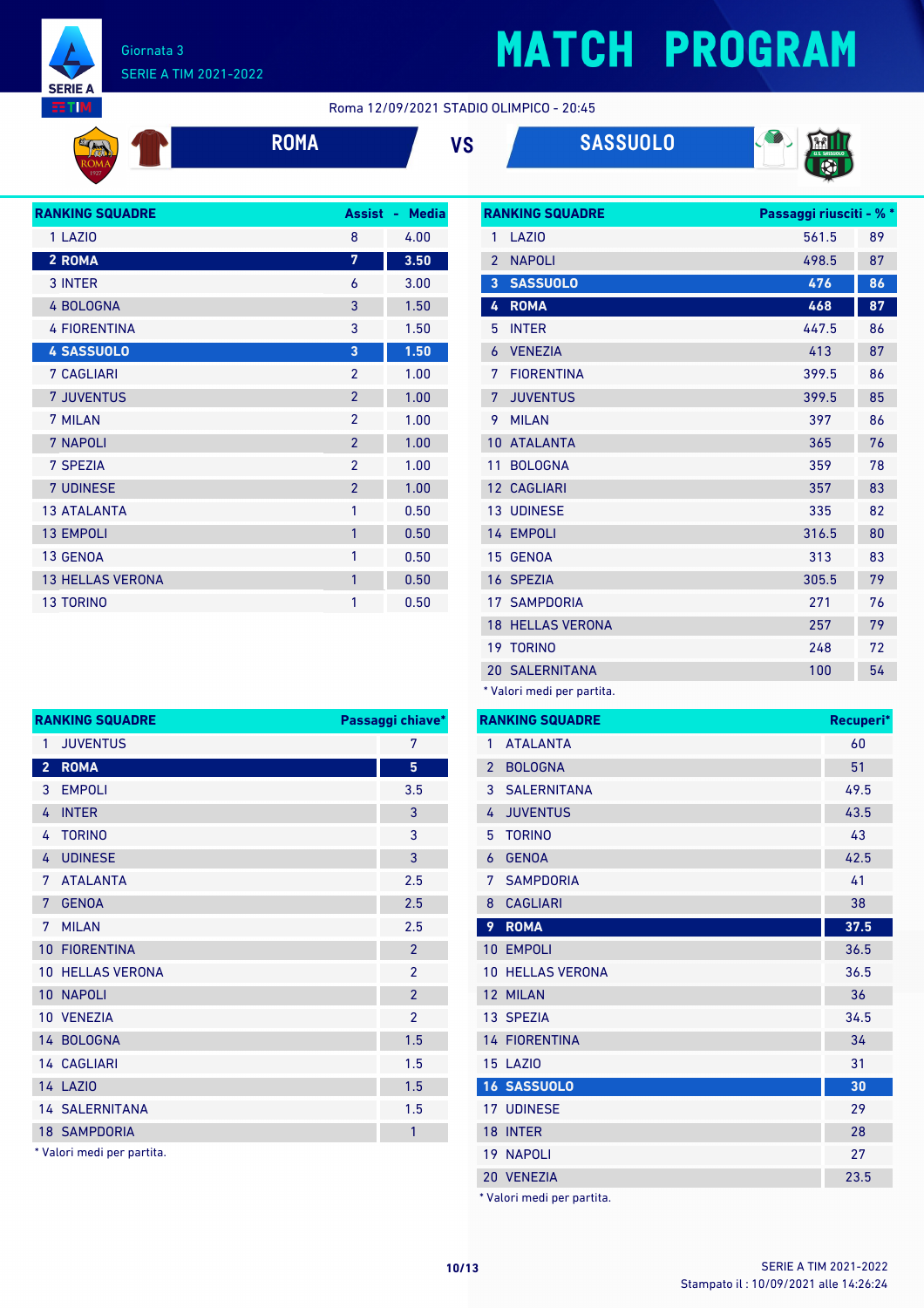

**EG** 

### Giornata 3 SERIE A TIM 2021-2022

## **MATCH PROGRAM**

Roma 12/09/2021 STADIO OLIMPICO - 20:45

|  | R |
|--|---|
|  |   |







|                 | <b>RANKING SQUADRE</b> | <b>Tot. Parate - Media</b> |                |
|-----------------|------------------------|----------------------------|----------------|
| 1               | <b>GENOA</b>           | 10                         | 5              |
| $\overline{2}$  | <b>SALERNITANA</b>     | 10                         | 5              |
| 3               | <b>HELLAS VERONA</b>   | 10                         | 5              |
| 4               | <b>SPEZIA</b>          | 10                         | 5              |
| 5               | <b>VENEZIA</b>         | 9                          | 4.5            |
| 6               | <b>SAMPDORIA</b>       | 9                          | 4.5            |
| 7               | <b>EMPOLI</b>          | 8                          | 4              |
| 8               | <b>ATALANTA</b>        | 8                          | 4              |
| 9               | <b>ROMA</b>            | 7                          | 3.5            |
| 10 <sup>°</sup> | <b>JUVENTUS</b>        | 6                          | 3              |
| 11              | <b>NAPOLI</b>          | 6                          | 3              |
| 12 <sup>°</sup> | <b>BOLOGNA</b>         | 5                          | 2.5            |
|                 | <b>13 CAGLIARI</b>     | 5                          | 2.5            |
|                 | <b>14 SASSUOLO</b>     | 5                          | 2.5            |
|                 | 14 TORINO              | 5                          | 2.5            |
|                 | 16 MILAN               | 4                          | $\overline{2}$ |
|                 | <b>16 UDINESE</b>      | 4                          | $\overline{2}$ |
|                 | 18 INTER               | 4                          | $\overline{2}$ |
|                 | <b>18 LAZIO</b>        | 4                          | $\overline{2}$ |
|                 | <b>20 FIORENTINA</b>   | 3                          | 1.5            |

|                 | <b>RANKING SQUADRE</b> | <b>Media Km</b> |
|-----------------|------------------------|-----------------|
| 1               | LAZIO                  | 112.837         |
| $\mathfrak{p}$  | <b>INTER</b>           | 110.365         |
| 3               | <b>EMPOLI</b>          | 110.182         |
| 4               | <b>GENOA</b>           | 108.894         |
| 5               | <b>VENEZIA</b>         | 108.64          |
| 6               | <b>UDINESE</b>         | 107.764         |
| 7               | <b>JUVENTUS</b>        | 107.554         |
| 8               | <b>ATALANTA</b>        | 106.534         |
| 9               | <b>TORINO</b>          | 105.326         |
| 10              | <b>SAMPDORIA</b>       | 105.191         |
| 11              | <b>CAGLIARI</b>        | 104.143         |
| 12              | <b>MILAN</b>           | 103.902         |
|                 | <b>13 FIORENTINA</b>   | 103.104         |
|                 | 14 ROMA                | 101.936         |
|                 | 15 BOLOGNA             | 101.453         |
| 16              | <b>HELLAS VERONA</b>   | 99.678          |
|                 | 17 SASSUOLO            | 98.844          |
| 18 <sup>°</sup> | <b>NAPOLI</b>          | 98.102          |
|                 | <b>19 SALERNITANA</b>  | 97.364          |
|                 | 20 SPEZIA              | 96.634          |

| <b>RANKING SQUADRE</b> |                         | Passaggi 3/4 Tot. - Media |       |
|------------------------|-------------------------|---------------------------|-------|
| 1                      | <b>NAPOLI</b>           | 234                       | 117   |
| $\overline{2}$         | <b>ROMA</b>             | 216                       | 108   |
| 3                      | <b>ATALANTA</b>         | 211                       | 105.5 |
| 4                      | LAZIO                   | 205                       | 102.5 |
| 5                      | <b>EMPOLI</b>           | 193                       | 96.5  |
| 6                      | <b>JUVENTUS</b>         | 191                       | 95.5  |
| 7                      | <b>INTER</b>            | 181                       | 90.5  |
| 8                      | <b>FIORENTINA</b>       | 172                       | 86    |
| 9                      | <b>SAMPDORIA</b>        | 166                       | 83    |
| 10                     | <b>MILAN</b>            | 164                       | 82    |
|                        | 10 SASSUOLO             | 164                       | 82    |
| 12 <sup>2</sup>        | <b>BOLOGNA</b>          | 158                       | 79    |
|                        | <b>13 CAGLIARI</b>      | 143                       | 71.5  |
|                        | 14 UDINESE              | 140                       | 70    |
|                        | <b>15 HELLAS VERONA</b> | 134                       | 67    |
|                        | 16 VENEZIA              | 125                       | 62.5  |
|                        | 17 TORINO               | 111                       | 55.5  |
|                        | 18 SPEZIA               | 103                       | 51.5  |
|                        | 19 GENOA                | 87                        | 43.5  |
|                        | <b>20 SALERNITANA</b>   | 60                        | 30    |

| <b>RANKING SQUADRE</b> |                       | <b>Dribbling Tot. - Media</b> |      |
|------------------------|-----------------------|-------------------------------|------|
| 1                      | <b>SASSUOLO</b>       | 26                            | 13   |
| $\mathfrak{p}$         | <b>ATALANTA</b>       | 22                            | 11   |
| $\overline{2}$         | <b>GENOA</b>          | 22                            | 11   |
| 4                      | <b>BOLOGNA</b>        | 21                            | 10.5 |
| 4                      | <b>SPEZIA</b>         | 21                            | 10.5 |
| 6                      | <b>NAPOLI</b>         | 20                            | 10   |
| 7                      | <b>CAGLIARI</b>       | 18                            | 9    |
| 7                      | <b>TORINO</b>         | 18                            | 9    |
| 7                      | <b>UDINESE</b>        | 18                            | 9    |
| 10                     | LAZI <sub>0</sub>     | 17                            | 8.5  |
| 10                     | <b>ROMA</b>           | 17                            | 8.5  |
|                        | 12 JUVENTUS           | 16                            | 8    |
| 13 <sup>2</sup>        | <b>HELLAS VERONA</b>  | 15                            | 7.5  |
|                        | 13 INTER              | 15                            | 7.5  |
|                        | 15 MILAN              | 14                            | 7    |
|                        | 16 EMPOLI             | 12                            | 6    |
|                        | 17 VENEZIA            | 11                            | 5.5  |
|                        | <b>18 FIORENTINA</b>  | 9                             | 4.5  |
|                        | <b>18 SAMPDORIA</b>   | 9                             | 4.5  |
|                        | <b>20 SALERNITANA</b> | 6                             | 3    |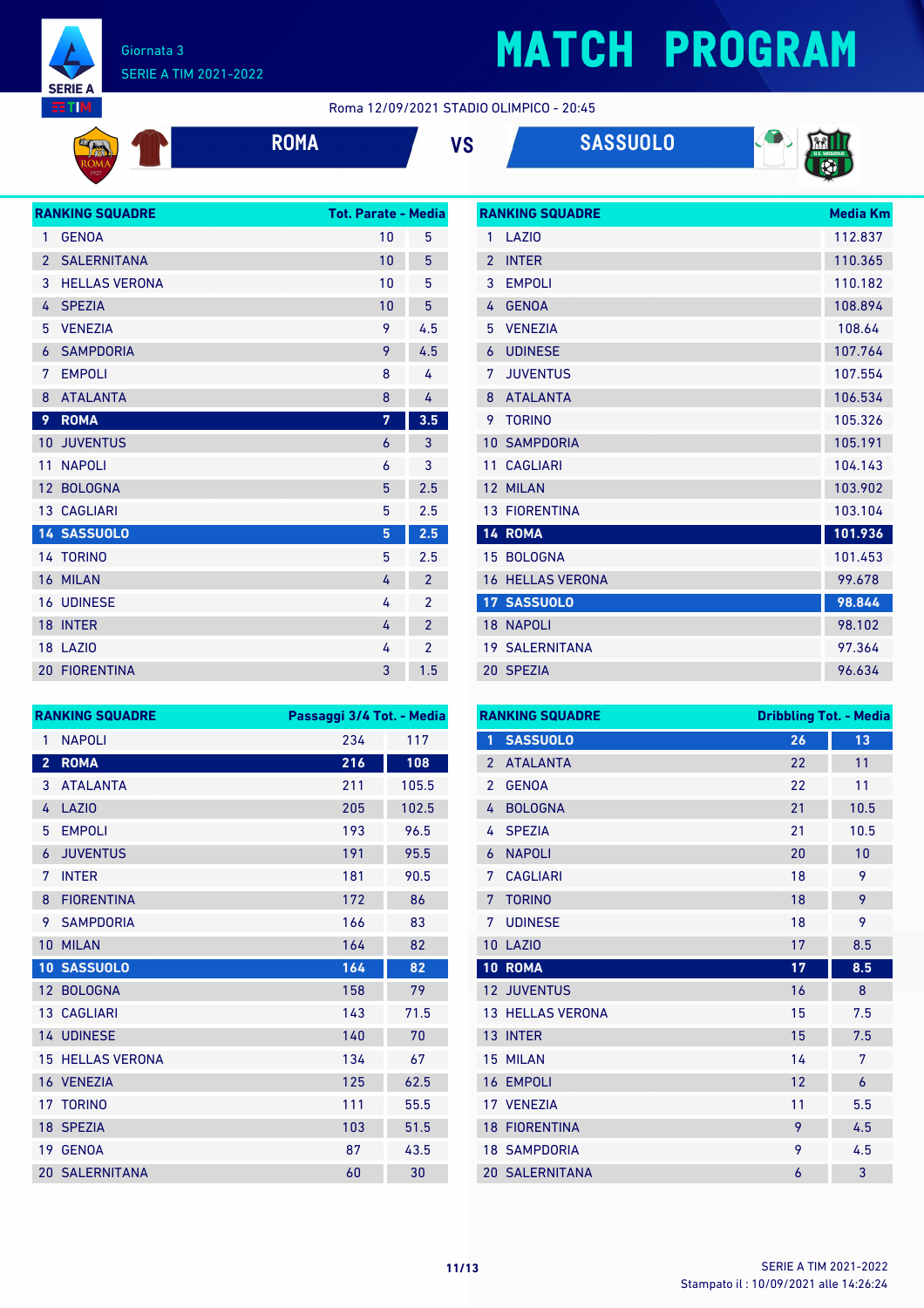

### Giornata 3 SERIE A TIM 2021-2022

**SERIE A EETIM** 

 $\frac{d}{dx}$ 

Roma 12/09/2021 STADIO OLIMPICO - 20:45



**ROMA VS SASSUOLO**



| <b>RANKING SQUADRE</b> |                      | Rigori a favore - Contro |                |
|------------------------|----------------------|--------------------------|----------------|
| 1                      | LAZI <sub>0</sub>    | $\mathfrak{p}$           | 0              |
| 1                      | <b>NAPOLI</b>        | $\mathfrak{p}$           | $\overline{0}$ |
| 3                      | <b>HELLAS VERONA</b> | 1                        | $\Omega$       |
| 3                      | <b>MILAN</b>         | 1                        | $\mathbf{0}$   |
|                        | 3 SALERNITANA        | 1                        | <sup>0</sup>   |
| 3                      | <b>UDINESE</b>       | $\mathbf{1}$             | $\overline{0}$ |
| 7                      | <b>CAGLIARI</b>      | 1                        | 1              |
| 8                      | <b>BOLOGNA</b>       | 0                        | $\mathbf{1}$   |
| 8                      | <b>EMPOLI</b>        | 0                        | 1              |
| 8                      | <b>JUVENTUS</b>      | 0                        | $\mathbf{1}$   |
| 8                      | <b>SASSUOLO</b>      | $\bf{0}$                 | 1              |
|                        | 12 SPEZIA            | $\Omega$                 | $\overline{2}$ |
|                        | 12 VENEZIA           | O                        | $\mathfrak{p}$ |

| <b>RANKING SQUADRE</b> |                 | Gol dalla panchina - Media |      |
|------------------------|-----------------|----------------------------|------|
| 1                      | <b>INTER</b>    | 3                          | 1.50 |
| $\mathcal{P}$          | NAPOLI          | $\mathfrak{p}$             | 1.00 |
|                        | 2 TORINO        | $\mathfrak{p}$             | 1.00 |
|                        | 2 UDINESE       | $\overline{2}$             | 1.00 |
|                        | 5 ATALANTA      |                            | 1.00 |
| 5                      | <b>SASSUOLO</b> | 1                          | 1.00 |